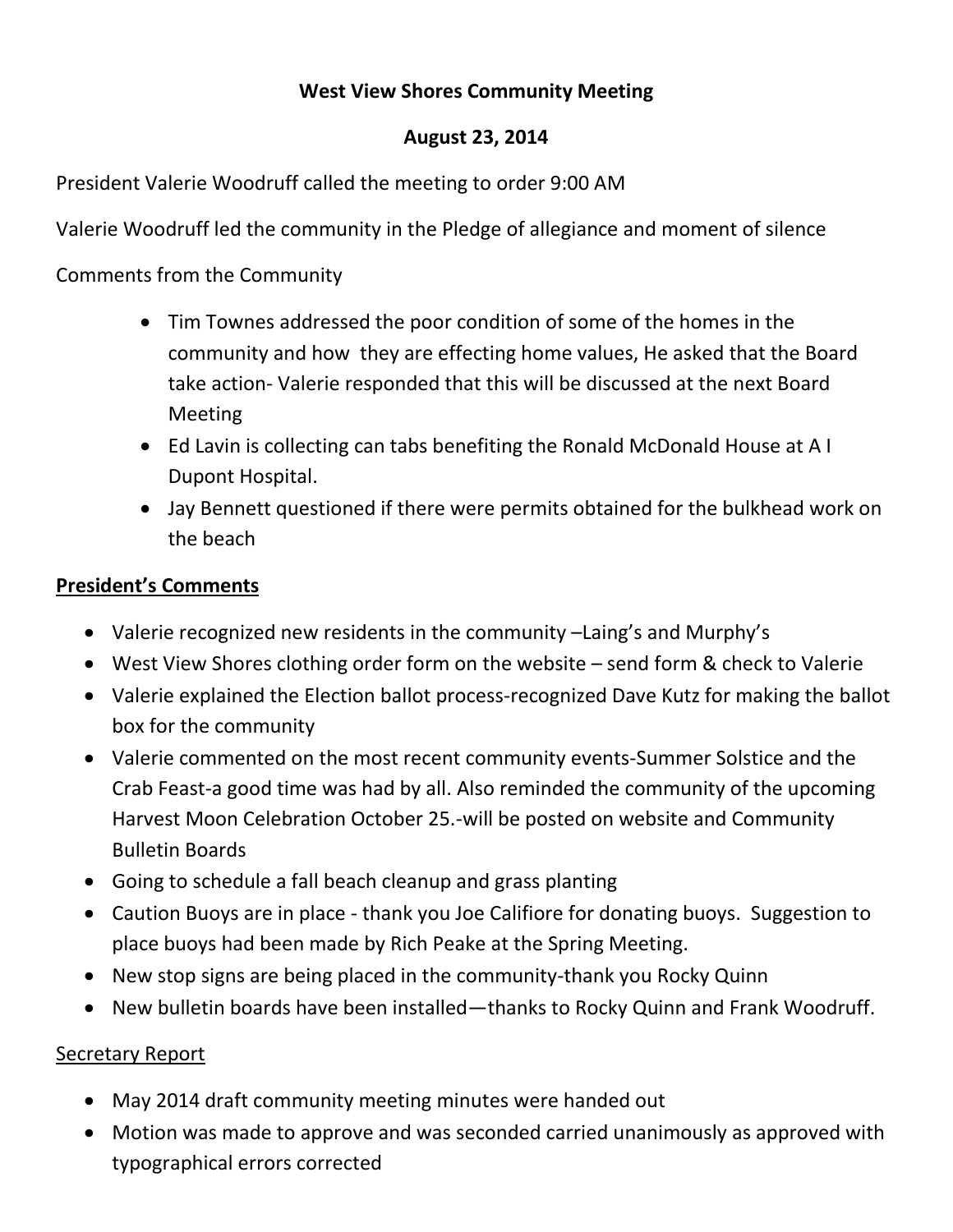## Treasurer Report

- Treasurer presented 2014 YTD financials
	- o Jim Higgins asked if the Bay View-South Drive resident's fees be deposited in the Logan/road fund. Valerie responded that the board will discuss that at the next board meeting
- Motion was made approve the financial report- seconded and carried unanimously as approved

Valerie announced final deposit of ballots- Election Committee started counting the ballots

### Old Business

- Pearce Creek Update
	- o URS, which is the contractor working on the water project, is making progress and will continue to contact residents for entry in their house to assess what is needed to connect the new water supply to their home
	- o Meeting is planned for September date and place to be determined. Port Administration will be sending a letter to announce the meeting- Looking for concerns from communities
	- o The second round of funding for the project has been released
	- o Questions from the group regarding quality of Cecilton's water-available by request-possibly online-will current water systems be needed-personal choice. What are homeowners responsible for during the switch over?
	- o Discussion on moratorium of issuance of new well permits. What happens if a well fails before new water supply is available?
	- o Bruce Hemphill asked "What is the Boards position on when the dredging can begin and the timing of new water supply availability. We should be pushing for water supply before dredging begins.
	- o Gary Shetzline questioned if there is enough funding appropriated to complete the project.
	- o Tim Townes made a motion that the Board take the position that no 401 water quality certifications be granted by MDE until there is a water system in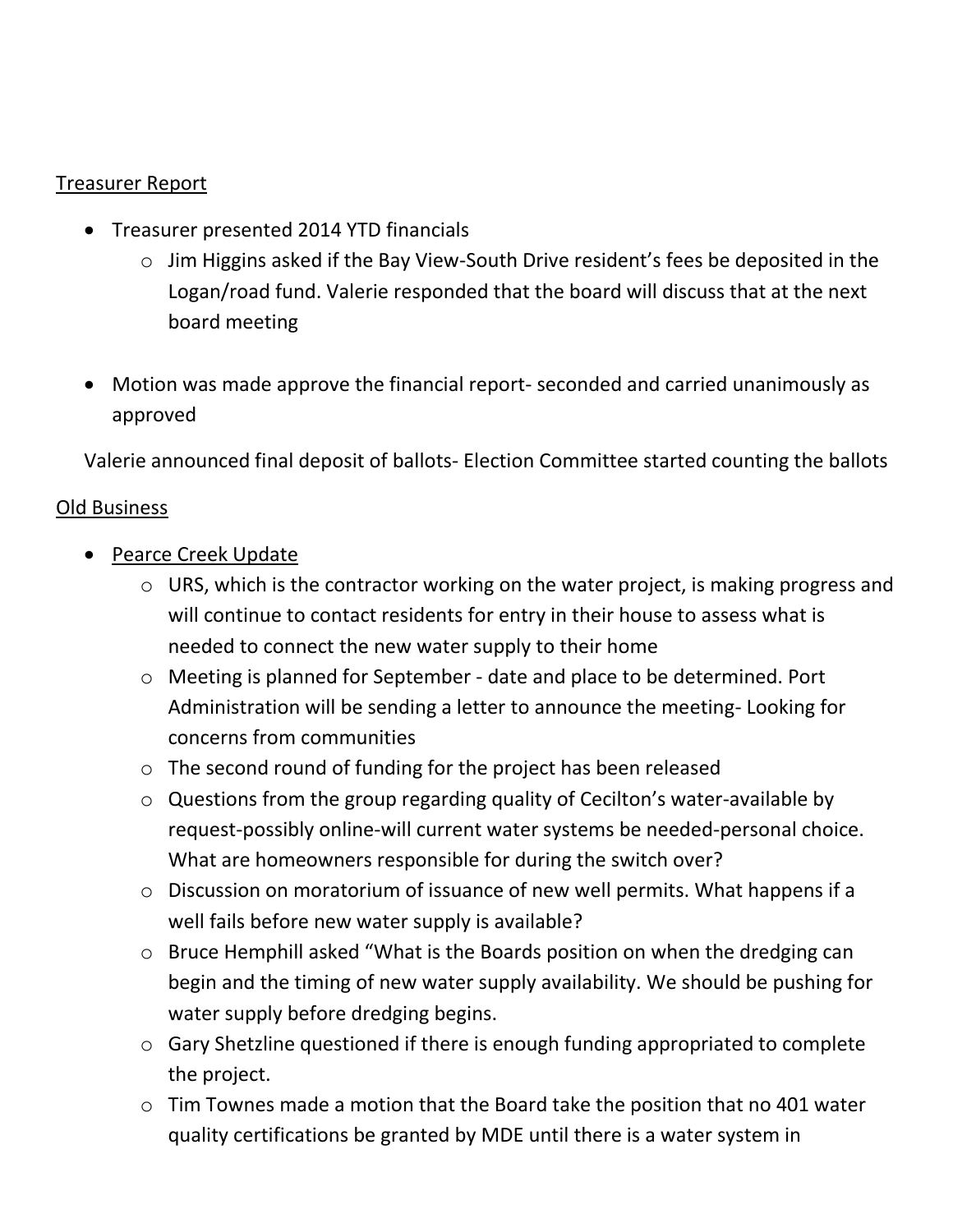operation. Bruce Hemphill seconded and the motion carried unanimously as approved

- o Discussion of possible alternate dump sites for proposed start of dredging in 2015 - Poplar Island and Court house point. Court House Point is off the table. Our water quality reports have raised questions about water quality there and the use of that site
- o Water pressure from Cecilton questioned. A second pumping station/generator will be in place to assure water pressure even in the event of a power failure
- o Rocky Quinn asked if fire hydrants can be part of the project- the answer we were given is that it would be cost prohibitive
- Sign Rules
	- o Valerie proposed that signs being placed on Community property be no larger than 36"x 36", free standing, no more than 30 days before an event and removed no later than 5 days after. All requests must be presented to the board for approval
	- o Motion was made to accept the rules as proposed –seconded and unanimously carried as approved
	- o Discussion on the use of signs on private property following the same guidelines as usage on community property with the exception of real estate signage and political signs be no larger than 18"x18".
	- o Tim Townes read the language in our deeds regarding signs on personal property which stated that the board must approve all signs.
	- o Motion was made to agree to the issuance of aspirational guidelines on size and content of signs on personal property in lieu of deed restrictions- seconded and unanimously carried as approved.
- Beach Cleanup scheduling a date in the fall for cleanup and planting grasses- Valerie will announce the date in the next newsletter and on the website.
- $\bullet$  Share certificates
	- o Fay Miller Assistant Treasurer reported that the share log book has been reconstructed and two binders were created to house the corporate records.
	- o Also reported to date there are 104 active shareholders

# New Business

• Proposed 2015 budget